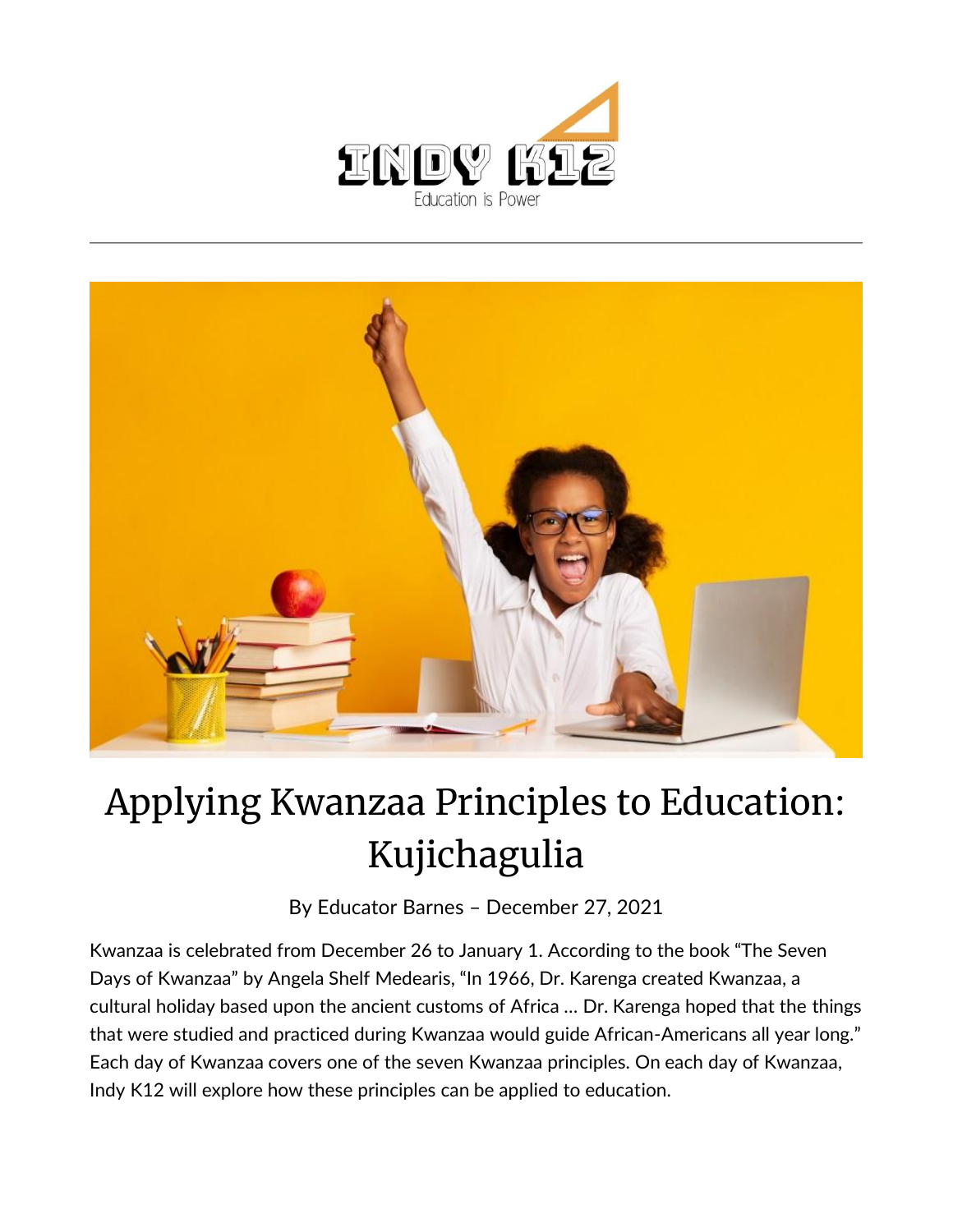The second principle of Kwanzaa is Kujichagulia which means self-determination. For some reason calling out racism and inequities have turned into opponents of these issues being called out saying that calling out these issues is making people victims and that everyone can overcome anything. People can experience racism or inequities and still believe they can overcome and persevere, and they might actually do so. However, people should not have to overcome these obstacles. Calling out problems is not the same as accepting defeat.

There needs to be more self-determination in education despite the oppressive and broken systems in place, racism, and inequities. No matter what barriers people in the education system face, they should continue to push forward.

In the Kwanzaa tradition self-determination is defined as being able to "define ourselves, name ourselves, create for ourselves and speak for ourselves." Students need help with this especially speaking for themselves. Parents and teachers should work together to help students build self-advocacy skills. The reality is that parents cannot be at school all day with their children. Students need to learn how to speak up and question situations appropriately. They have to be taught self-advocacy.

I told my boys if they do not understand what they are learning they should raise their hand during the lesson to ask for the teacher to explain it again or when the teacher is walking around the room during work time. I also explained if they want to learn more about a topic to ask how could they learn more. Students need to have the confidence to take ownership of their learning and be determined enough to learn more about their interests.

Teachers must exude more self-determination. Even though school leaders try to provide professional development to meet the needs of all staff, there may be areas that staff need help with that are not covered. Teachers must be determined to be learners and improve skills to better teach students. If they have the capacity, they should consider learning more about education policy. Lawmakers need to hear from teachers who are in classrooms and doing the hard work in hopes the lawmakers will make decisions that will best suit them and their students.

When there are inequities, people who are harmed in the education system must keep speaking up for themselves. They cannot allow naysayers and opponents to craft a false narrative about what is happening. The late bell hooks once said, "being oppressed means the absence of choices." It is important to bring attention to the lack of choices and opportunities students face solely because of the schools they attend.